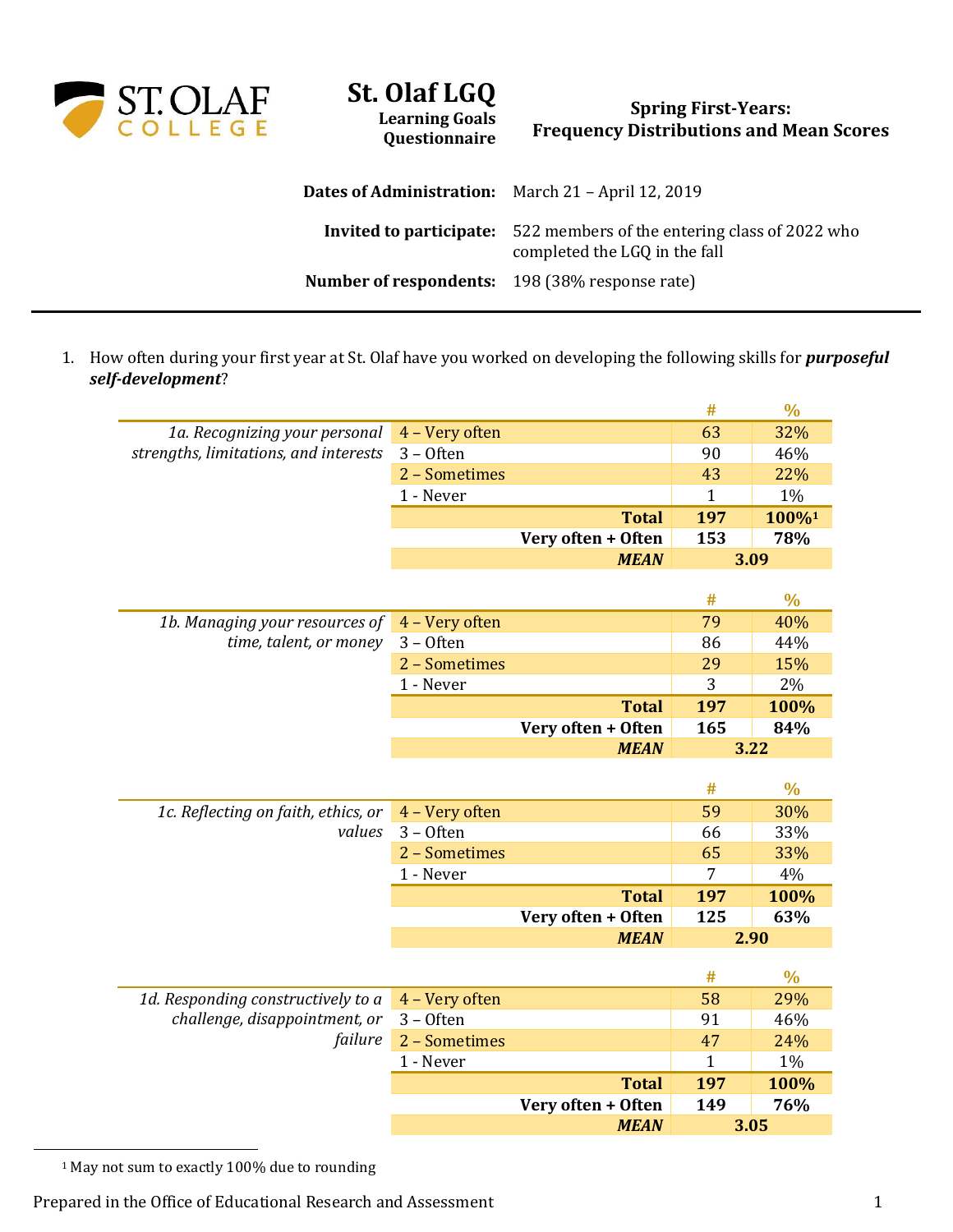2. How often during your first year at St. Olaf have you worked on developing *broad knowledge of human cultures and the natural world*, including:

|                                                                   |               |                    | #   | $\%$ |
|-------------------------------------------------------------------|---------------|--------------------|-----|------|
| 2a. Creating, understanding, or $\frac{4 - \text{Very often}}{2}$ |               |                    | 61  | 31%  |
| performing artistic works 3 - Often                               |               |                    | 37  | 19%  |
|                                                                   | 2 - Sometimes |                    | 83  | 42%  |
|                                                                   | 1 - Never     |                    | 16  | 8%   |
|                                                                   |               | <b>Total</b>       | 197 | 100% |
|                                                                   |               | Very often + Often | 98  | 50%  |
|                                                                   |               | <b>MEAN</b>        |     | 2.73 |

|                                                                   |               |                    | #   | $\%$ |
|-------------------------------------------------------------------|---------------|--------------------|-----|------|
| 2b. Using scientific methods to $\frac{4 - \text{Very often}}{2}$ |               |                    | 40  | 20%  |
| investigate the natural world 3 - Often                           |               |                    | 55  | 28%  |
|                                                                   | 2 – Sometimes |                    | 78  | 40%  |
|                                                                   | 1 - Never     |                    | 24  | 12%  |
|                                                                   |               | <b>Total</b>       | 197 | 100% |
|                                                                   |               | Very often + Often | 95  | 48%  |
|                                                                   |               | <b>MEAN</b>        |     | 2.56 |

|                                      |                |                    | #    | $\%$  |
|--------------------------------------|----------------|--------------------|------|-------|
| 2c. Exploring literature, languages, | 4 – Very often |                    | 79   | 40%   |
| philosophy, religion, or history     | $3 -$ Often    |                    | 90   | 46%   |
|                                      | 2 - Sometimes  |                    | 26   | 13%   |
|                                      | 1 - Never      |                    | 2    | $1\%$ |
|                                      |                | <b>Total</b>       | 197  | 100%  |
|                                      |                | Very often + Often | 169  | 86%   |
|                                      |                | <b>MEAN</b>        | 3.25 |       |

|                                        |                               |                    | #    | $\%$ |
|----------------------------------------|-------------------------------|--------------------|------|------|
| 2d. Understanding human 4 - Very often |                               |                    | 71   | 36%  |
| behaviors, relationships, politics, or | $3 -$ Often                   |                    | 88   | 45%  |
|                                        | social patterns 2 - Sometimes |                    | 35   | 18%  |
|                                        | 1 - Never                     |                    | 3    | 2%   |
|                                        |                               | <b>Total</b>       | 197  | 100% |
|                                        |                               | Very often + Often | 159  | 81%  |
|                                        |                               | <b>MEAN</b>        | 3.15 |      |

|                                              |           |                    | #   | $\frac{0}{0}$ |
|----------------------------------------------|-----------|--------------------|-----|---------------|
| 2e. Drawing on knowledge from 4 - Very often |           |                    | 78  | 40%           |
| different subjects or fields to 3 - Often    |           |                    | 89  | 45%           |
| understand a topic 2 - Sometimes             |           |                    | 28  | 14%           |
|                                              | 1 - Never |                    | 2   | $1\%$         |
|                                              |           | <b>Total</b>       | 197 | 100%          |
|                                              |           | Very often + Often | 167 | 85%           |
|                                              |           | <b>MEAN</b>        |     | 3.23          |

i.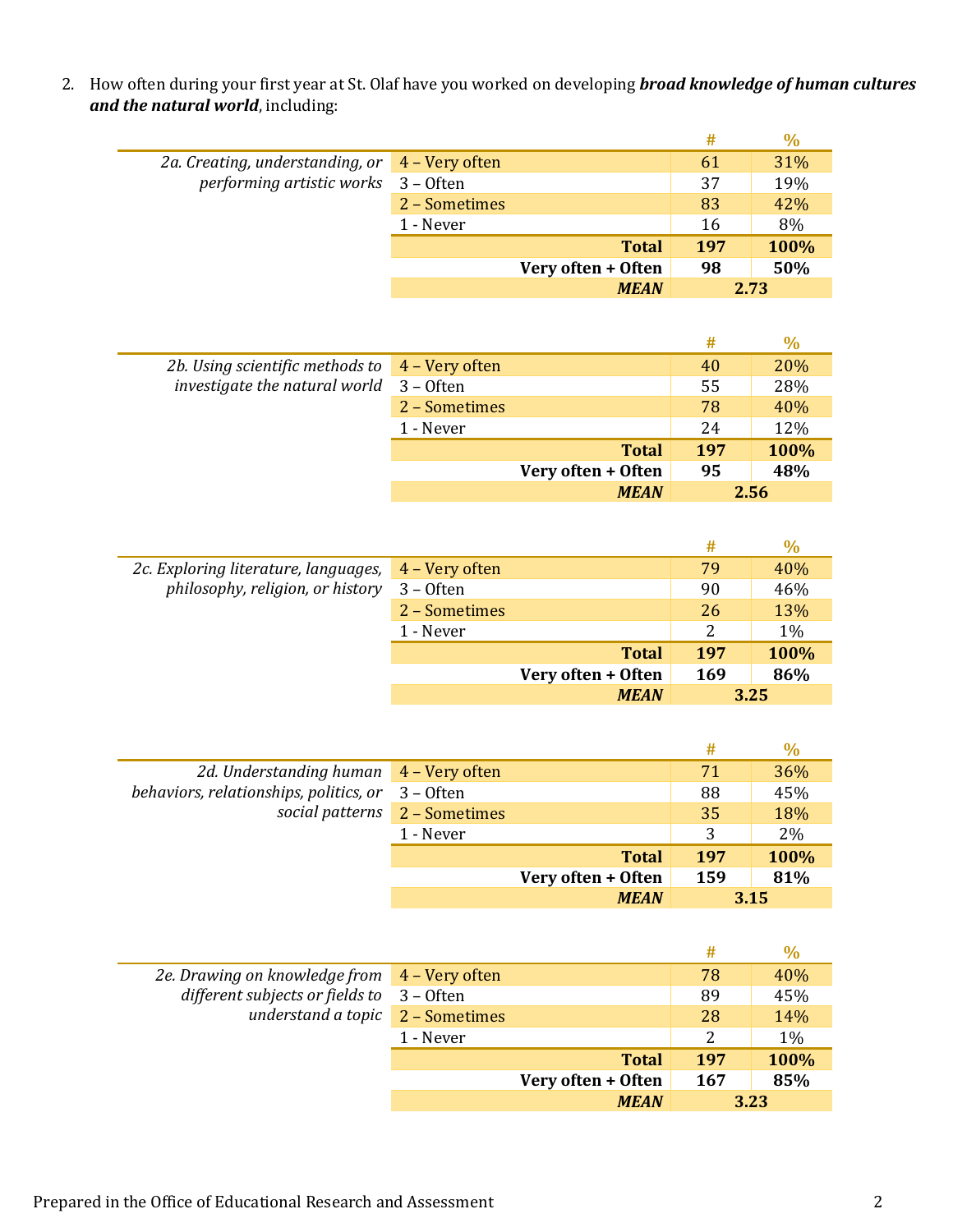3. How often during your first year at St. Olaf have you worked on developing *specialized knowledge of a particular subject, field, or topic*, through activities such as:

|                                                    |                    | #   | $\%$ |
|----------------------------------------------------|--------------------|-----|------|
| 3a. Understanding the subject 4 - Very often       |                    | 61  | 32%  |
| matter of a field - terms and $3 -$ Often          |                    | 95  | 49%  |
| concepts, controversies, scholarly $2 -$ Sometimes |                    | 36  | 19%  |
| findings, current issues 1 - Never                 |                    |     | 1%   |
|                                                    | <b>Total</b>       | 193 | 100% |
|                                                    | Very often + Often | 156 | 81%  |
|                                                    | <b>MEAN</b>        |     | 3.12 |

|                                                         |             |                    | #          | $\%$ |
|---------------------------------------------------------|-------------|--------------------|------------|------|
| 3b. Using methods of inquiry in $a \mid 4$ – Very often |             |                    | 43         | 22%  |
| field to investigate a question or                      | $3 -$ Often |                    | 87         | 45%  |
| solve a problem $2 -$ Sometimes                         |             |                    | 58         | 30%  |
|                                                         | 1 - Never   |                    | 5          | 3%   |
|                                                         |             | <b>Total</b>       | 193        | 100% |
|                                                         |             | Very often + Often | <b>130</b> | 67%  |
|                                                         |             | <b>MEAN</b>        | 2.87       |      |

|                                                                                              |               |                    | #    | $\%$ |
|----------------------------------------------------------------------------------------------|---------------|--------------------|------|------|
| 3c. Using tools or techniques in $a \mid 4$ – Very often<br>field to demonstrate, create, or |               |                    | 50   | 26%  |
|                                                                                              | $3 -$ Often   |                    | 72   | 37%  |
| perform                                                                                      | 2 - Sometimes |                    | 64   | 33%  |
|                                                                                              | 1 - Never     |                    | 7    | 4%   |
|                                                                                              |               | <b>Total</b>       | 193  | 100% |
|                                                                                              |               | Very often + Often | 122  | 63%  |
|                                                                                              |               | <b>MEAN</b>        | 2.85 |      |

|                                            |               |                    | #          | $\frac{0}{0}$ |
|--------------------------------------------|---------------|--------------------|------------|---------------|
| 3d. Recognizing connections 4 - Very often |               |                    | 66         | 34%           |
| between different fields of study          | $3 -$ Often   |                    | 101        | 52%           |
|                                            | 2 - Sometimes |                    | 26         | 13%           |
|                                            | 1 - Never     |                    |            | $0\%$         |
|                                            |               | <b>Total</b>       | <b>193</b> | 100%          |
|                                            |               | Very often + Often | <b>167</b> | 87%           |
|                                            |               | <b>MEAN</b>        | 3.21       |               |

4. How often during your first year at St. Olaf have you worked on developing the following skills for *critical thinking and inquiry*?

|                       |                |                    | #        | $\frac{0}{0}$ |
|-----------------------|----------------|--------------------|----------|---------------|
| 4a. Reading carefully | 4 – Very often |                    | 108      | 56%           |
|                       | $3 -$ Often    |                    | 71       | 37%           |
|                       | 2 - Sometimes  |                    | 14       | 7%            |
|                       | 1 - Never      |                    | $\theta$ | $0\%$         |
|                       |                | <b>Total</b>       | 193      | 100%          |
|                       |                | Very often + Often | 179      | 93%           |
|                       |                | <b>MEAN</b>        |          | 3.49          |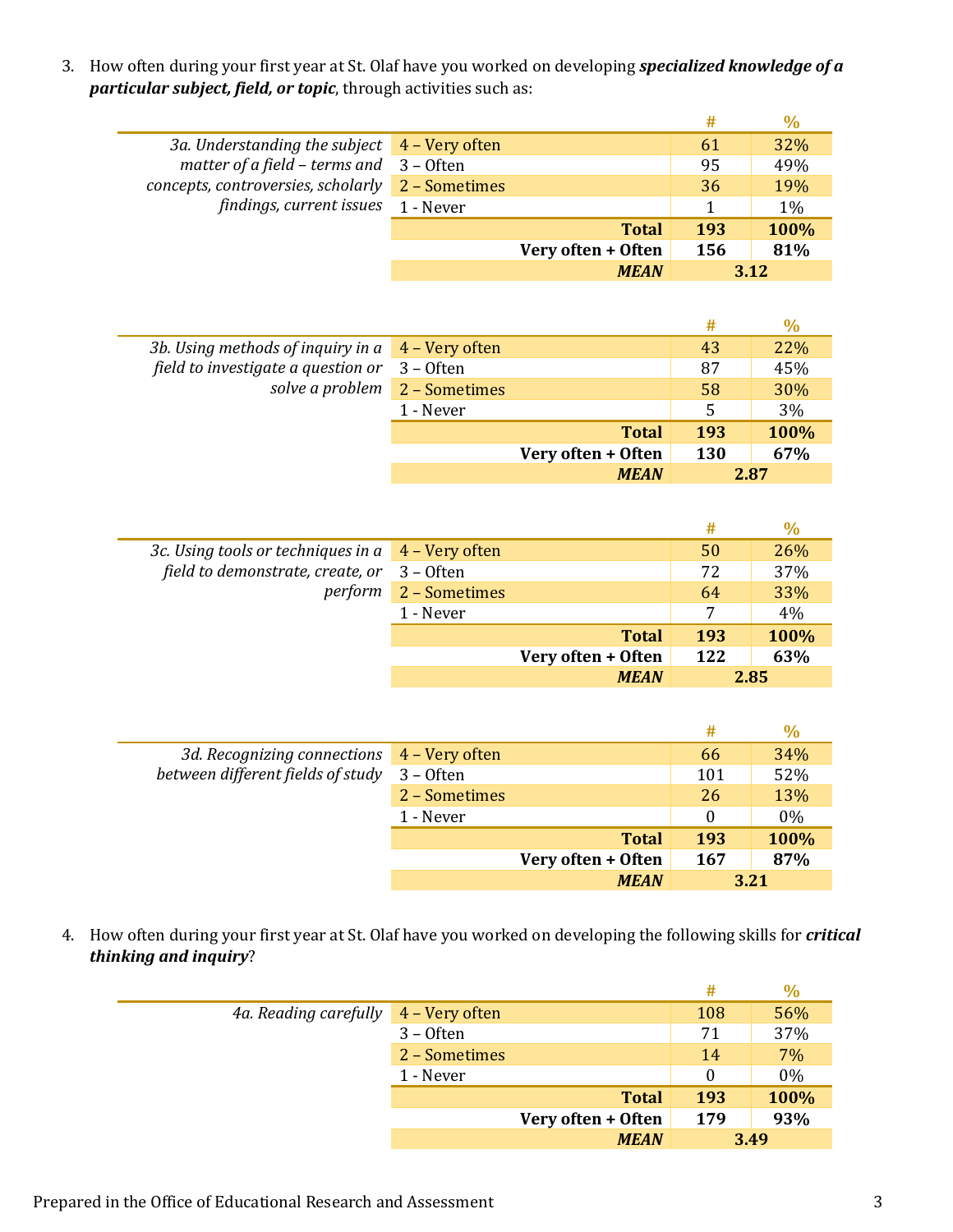|                                                                                  |               |                    | #   | $\%$  |
|----------------------------------------------------------------------------------|---------------|--------------------|-----|-------|
| 4b. Thinking critically $\begin{array}{ c c } \hline \end{array}$ 4 – Very often |               |                    | 109 | 56%   |
|                                                                                  | $3 -$ Often   |                    | 81  | 42%   |
|                                                                                  | 2 - Sometimes |                    | 3   | $2\%$ |
|                                                                                  | 1 - Never     |                    | 0   | $0\%$ |
|                                                                                  |               | <b>Total</b>       | 193 | 100%  |
|                                                                                  |               | Very often + Often | 190 | 98%   |
|                                                                                  |               | <b>MEAN</b>        |     | 3.55  |

|                             |                |                    | #   | $\%$ |
|-----------------------------|----------------|--------------------|-----|------|
| 4c. Understanding and using | 4 – Very often |                    | 64  | 33%  |
| quantitative information    | $3 -$ Often    |                    | 68  | 35%  |
|                             | 2 - Sometimes  |                    | 59  | 31%  |
|                             | 1 - Never      |                    |     | 2%   |
|                             |                | <b>Total</b>       | 192 | 100% |
|                             |                | Very often + Often | 132 | 69%  |
|                             |                | <b>MEAN</b>        |     | 3.02 |

|                                                        |               |                    | #        | $\%$  |
|--------------------------------------------------------|---------------|--------------------|----------|-------|
| 4d. Finding and evaluating $\overline{4}$ – Very often |               |                    | 62       | 32%   |
| academic research resources                            | $3 -$ Often   |                    | 84       | 44%   |
|                                                        | 2 - Sometimes |                    | 47       | 24%   |
|                                                        | 1 - Never     |                    | $\Omega$ | $0\%$ |
|                                                        |               | <b>Total</b>       | 193      | 100%  |
|                                                        |               | Very often + Often | 146      | 76%   |
|                                                        |               | <b>MEAN</b>        |          | 3.08  |

|                                              |               |                    | #   | $\%$  |
|----------------------------------------------|---------------|--------------------|-----|-------|
| 4e. Stating and supporting an 4 - Very often |               |                    | 93  | 48%   |
| argument with evidence 3 - Often             |               |                    | 74  | 38%   |
|                                              | 2 - Sometimes |                    | 26  | 13%   |
|                                              | 1 - Never     |                    | 0   | $0\%$ |
|                                              |               | <b>Total</b>       | 193 | 100%  |
|                                              |               | Very often + Often | 167 | 87%   |
|                                              |               | <b>MEAN</b>        |     | 3.35  |

5. How often during your first year at St. Olaf have you worked on developing the following skills for *effective communication and collaboration*?

|                                      |                |                    | #          | $\frac{0}{0}$ |
|--------------------------------------|----------------|--------------------|------------|---------------|
| 5a. Writing clearly and expressively | 4 – Very often |                    | 84         | 44%           |
|                                      | $3 -$ Often    |                    | 83         | 44%           |
|                                      | 2 - Sometimes  |                    | 21         | 11%           |
|                                      | 1 - Never      |                    |            | 2%            |
|                                      |                | <b>Total</b>       | 189        | 100%          |
|                                      |                | Very often + Often | <b>167</b> | 88%           |
|                                      |                | <b>MEAN</b>        |            | 3.32          |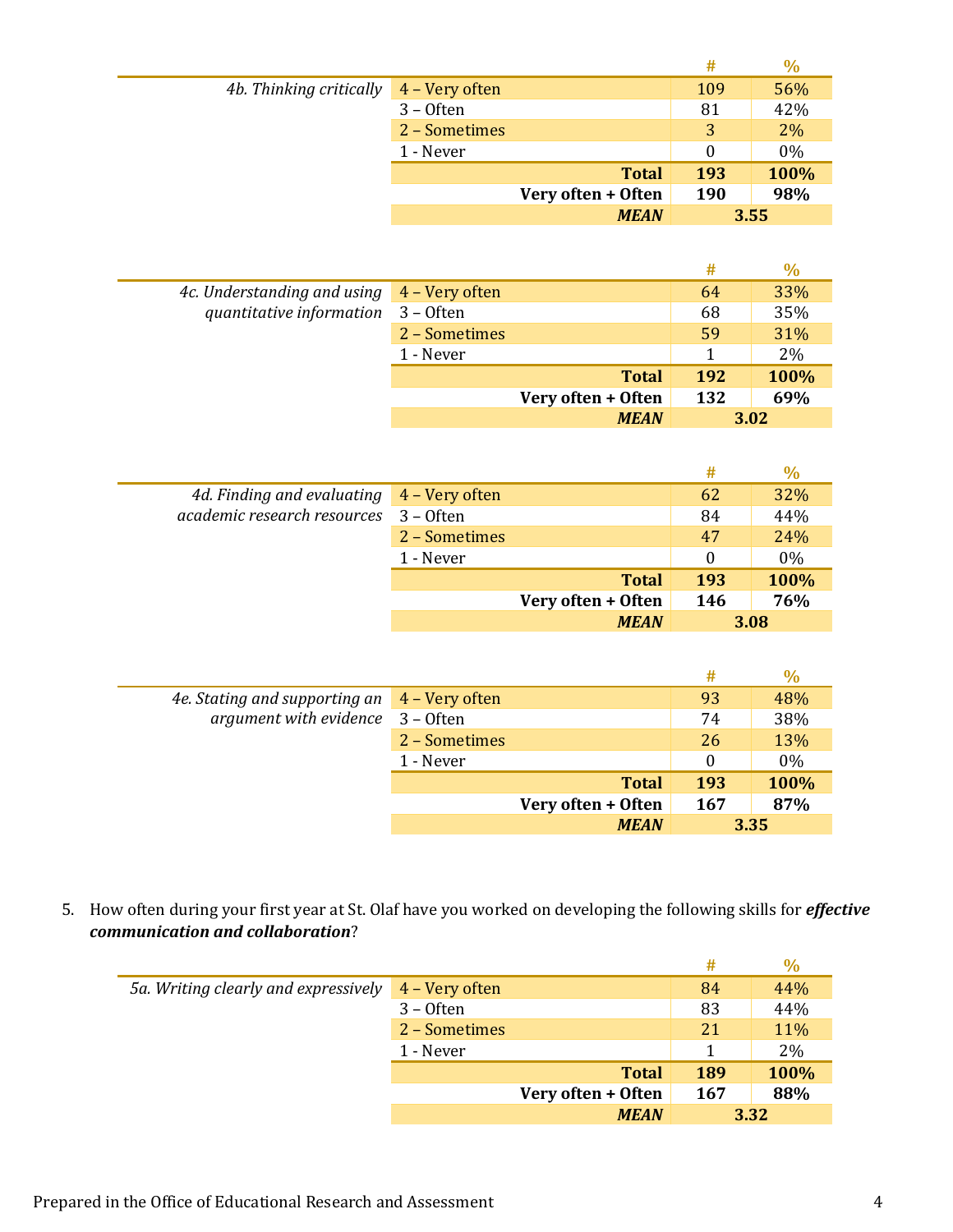|                                                                       |               |                    | #   | $\frac{0}{0}$ |
|-----------------------------------------------------------------------|---------------|--------------------|-----|---------------|
| 5b. Speaking persuasively and 4 - Very often<br>confidently 3 - Often |               |                    | 52  | 28%           |
|                                                                       |               |                    | 69  | 37%           |
|                                                                       | 2 - Sometimes |                    | 64  | 34%           |
|                                                                       | 1 - Never     |                    | 4   | 2%            |
|                                                                       |               | <b>Total</b>       | 189 | 100%          |
|                                                                       |               | Very often + Often | 121 | 64%           |
|                                                                       |               | <b>MEAN</b>        |     | 2.89          |

|                            |                |                    | #          | $\%$ |
|----------------------------|----------------|--------------------|------------|------|
| 5c. Listening thoughtfully | 4 - Very often |                    | 93         | 49%  |
|                            | $3 -$ Often    |                    | 87         | 46%  |
|                            | 2 - Sometimes  |                    |            | 4%   |
|                            | 1 - Never      |                    |            | 2%   |
|                            |                | <b>Total</b>       | <b>188</b> | 100% |
|                            |                | Very often + Often | 180        | 96%  |
|                            |                | <b>MEAN</b>        |            | 3.45 |

|                                  |                |                    | #   |      |
|----------------------------------|----------------|--------------------|-----|------|
| 5d. Understanding and expressing | 4 - Very often |                    | 64  | 34%  |
| ideas in more than one language  | $3 -$ Often    |                    | 73  | 39%  |
|                                  | 2 - Sometimes  |                    | 39  | 21%  |
|                                  | 1 - Never      |                    | 13  | 7%   |
|                                  |                | <b>Total</b>       | 189 | 100% |
|                                  |                | Very often + Often | 137 | 72%  |
|                                  |                | <b>MEAN</b>        |     | 2.99 |

|                                                      |                       |                    | #   | $\%$ |
|------------------------------------------------------|-----------------------|--------------------|-----|------|
| 5e. Working effectively with others 4 - Very often   |                       |                    | 65  | 34%  |
| to accomplish a goal or complete $a \quad 3$ – Often |                       |                    | 79  | 42%  |
|                                                      | project 2 - Sometimes |                    | 44  | 23%  |
|                                                      | 1 - Never             |                    |     | 2%   |
|                                                      |                       | <b>Total</b>       | 189 | 100% |
|                                                      |                       | Very often + Often | 144 | 76%  |
|                                                      |                       | <b>MEAN</b>        |     | 3.10 |

6. How often during your first year at St. Olaf have you worked on developing the following skills for *connecting and applying your learning*?

|                                                            |               |                    | #          | $\%$ |
|------------------------------------------------------------|---------------|--------------------|------------|------|
| 6a. Thinking creatively $\overline{4 - \text{Very}}$ often |               |                    | 66         | 35%  |
|                                                            | $3 -$ Often   |                    | 86         | 46%  |
|                                                            | 2 - Sometimes |                    | 36         | 19%  |
|                                                            | 1 - Never     |                    |            | 2%   |
|                                                            |               | <b>Total</b>       | <b>189</b> | 100% |
|                                                            |               | Very often + Often | 152        | 80%  |
|                                                            |               | <b>MEAN</b>        |            | 3.15 |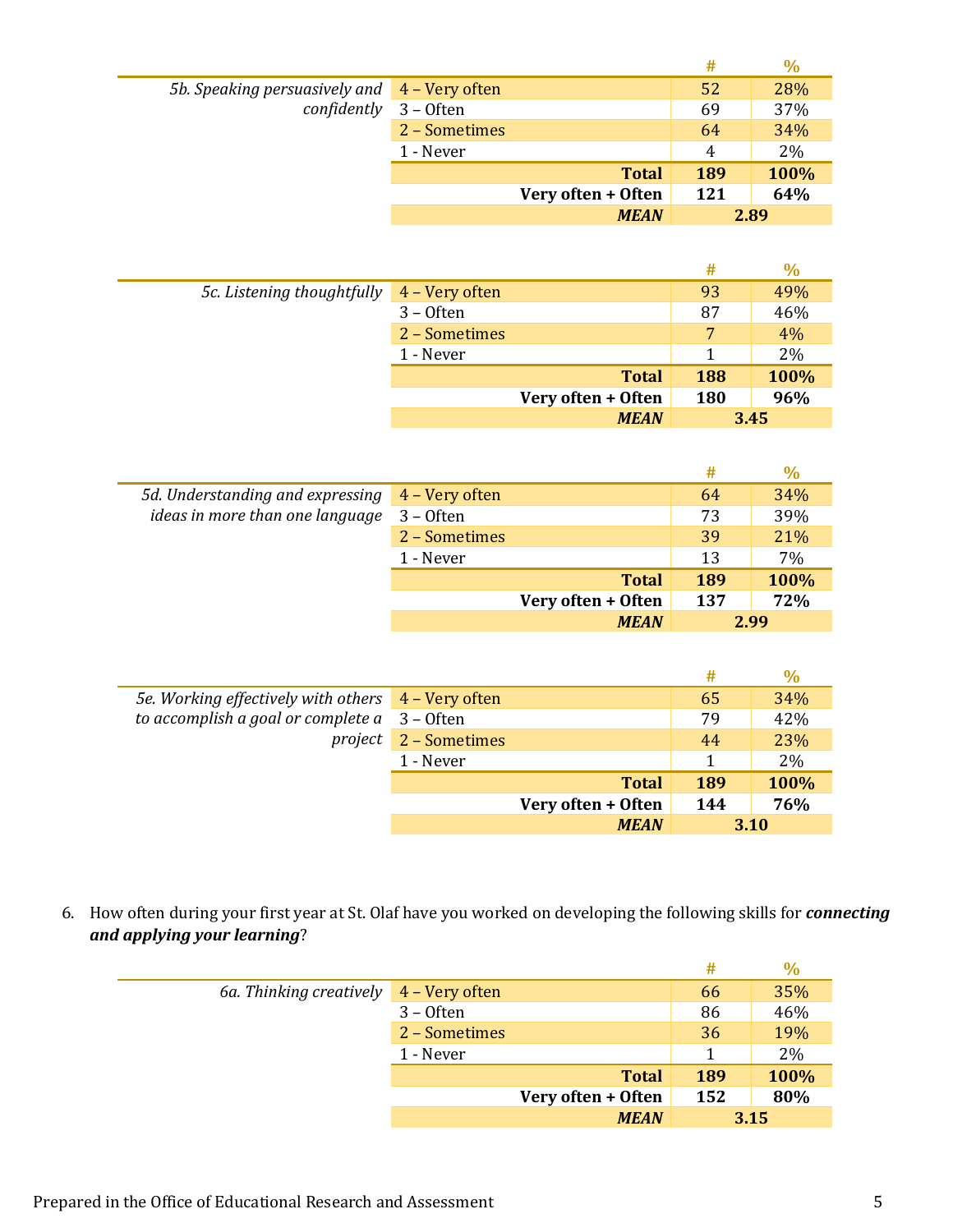|                      |                  |                    | #   | $\%$  |
|----------------------|------------------|--------------------|-----|-------|
| 6b. Solving problems | $4 - Very$ often |                    | 92  | 49%   |
|                      | $3 -$ Often      |                    | 70  | 37%   |
|                      | 2 - Sometimes    |                    | 27  | 14%   |
|                      | 1 - Never        |                    | 0   | $0\%$ |
|                      |                  | <b>Total</b>       | 189 | 100%  |
|                      |                  | Very often + Often | 162 | 86%   |
|                      |                  | <b>MEAN</b>        |     | 3.34  |

|                                                                                               |                           |                    | #        | $\%$ |
|-----------------------------------------------------------------------------------------------|---------------------------|--------------------|----------|------|
| 6c. Connecting information and $\overline{4}$ – Very often<br>ideas from different sources or |                           |                    | 76       | 40%  |
|                                                                                               | $3 -$ Often               |                    | 87       | 46%  |
|                                                                                               | experiences 2 - Sometimes |                    | 26       | 14%  |
|                                                                                               | 1 - Never                 |                    | $\theta$ | 0%   |
|                                                                                               |                           | <b>Total</b>       | 189      | 100% |
|                                                                                               |                           | Very often + Often | 163      | 86%  |
|                                                                                               |                           | <b>MEAN</b>        |          | 3.26 |

|                                                            |               |                    | #          |       |
|------------------------------------------------------------|---------------|--------------------|------------|-------|
| 6d. Applying your knowledge to $\overline{4}$ – Very often |               |                    | 72         | 38%   |
| new situations or problems                                 | $3 -$ Often   |                    | 78         | 41%   |
|                                                            | 2 - Sometimes |                    | 39         | 21%   |
|                                                            | 1 - Never     |                    | $\Omega$   | $0\%$ |
|                                                            |               | <b>Total</b>       | 189        | 100%  |
|                                                            |               | Very often + Often | <b>150</b> | 79%   |
|                                                            |               | <b>MEAN</b>        | 3.17       |       |

7. How often during your first year at St. Olaf have you worked on developing the following skills for *responsible interpersonal, civic, and global engagement*?

|                                                |               |                    | #          | $\%$  |
|------------------------------------------------|---------------|--------------------|------------|-------|
| 7a. Being a good family member, 4 - Very often |               |                    | 83         | 44%   |
| friend, or neighbor 3 - Often                  |               |                    | 73         | 39%   |
|                                                | 2 - Sometimes |                    | 32         | 17%   |
|                                                | 1 - Never     |                    | $\theta$   | $0\%$ |
|                                                |               | <b>Total</b>       | <b>188</b> | 100%  |
|                                                |               | Very often + Often | 156        | 83%   |
|                                                |               | <b>MEAN</b>        | 3.27       |       |

|                                                                        |               |                    | #    | $\%$ |
|------------------------------------------------------------------------|---------------|--------------------|------|------|
| 7b. Working to make a difference in $\overline{4 - \text{Very often}}$ |               |                    | 18   | 10%  |
| the local community                                                    | $3 -$ Often   |                    | 50   | 27%  |
|                                                                        | 2 - Sometimes |                    | 90   | 48%  |
|                                                                        | 1 - Never     |                    | 30   | 16%  |
|                                                                        |               | <b>Total</b>       | 188  | 100% |
|                                                                        |               | Very often + Often | 68   | 36%  |
|                                                                        |               | <b>MEAN</b>        | 2.30 |      |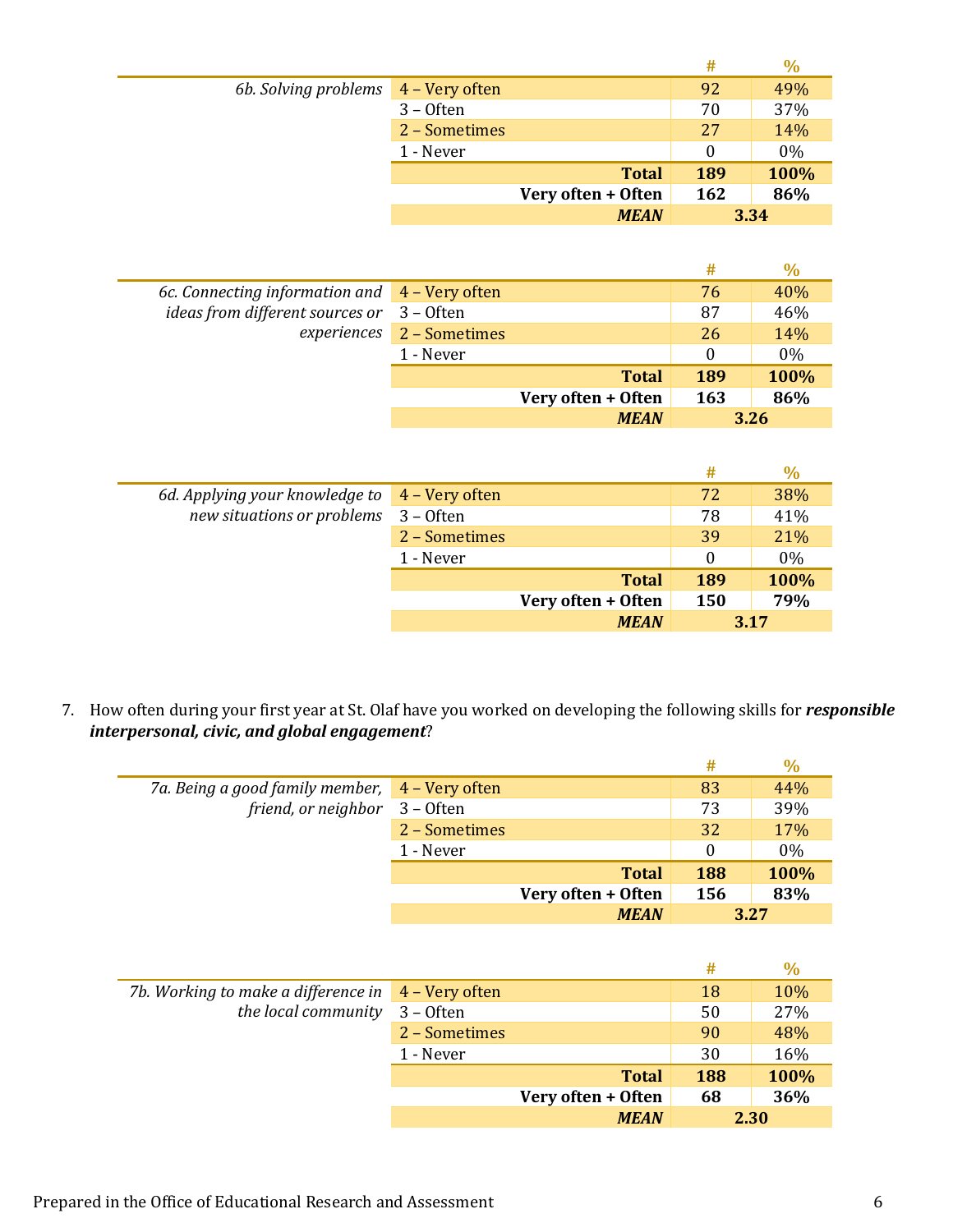|                                                                                     |               |                    | #   | $\%$ |
|-------------------------------------------------------------------------------------|---------------|--------------------|-----|------|
| 7c. Understanding and responding 4 - Very often<br>to global systems and challenges |               |                    | 36  | 19%  |
|                                                                                     | $3 -$ Often   |                    | 58  | 31%  |
|                                                                                     | 2 - Sometimes |                    | 74  | 39%  |
|                                                                                     | 1 - Never     |                    | 20  | 11%  |
|                                                                                     |               | <b>Total</b>       | 188 | 100% |
|                                                                                     |               | Very often + Often | 94  | 50%  |
|                                                                                     |               | <b>MEAN</b>        |     | 2.59 |

|                                                                                                                                                   |           |                    | #    | $\%$ |
|---------------------------------------------------------------------------------------------------------------------------------------------------|-----------|--------------------|------|------|
| 7d. Interacting effectively with $\overline{4}$ – Very often<br>people from cultural backgrounds 3 - Often<br>other than your own $2 -$ Sometimes |           |                    | 75   | 40%  |
|                                                                                                                                                   |           |                    | 74   | 40%  |
|                                                                                                                                                   |           |                    | 35   | 19%  |
|                                                                                                                                                   | 1 - Never |                    | 3    | 2%   |
|                                                                                                                                                   |           | <b>Total</b>       | 187  | 100% |
|                                                                                                                                                   |           | Very often + Often | 149  | 80%  |
|                                                                                                                                                   |           | <b>MEAN</b>        | 3.18 |      |

|                                                   |               |                    | #    | $\frac{0}{0}$ |
|---------------------------------------------------|---------------|--------------------|------|---------------|
| 7e. Analyzing and applying ethical 4 - Very often |               |                    | 61   | 33%           |
| principals in making decisions                    | $3 -$ Often   |                    | 85   | 45%           |
|                                                   | 2 - Sometimes |                    | 35   | 19%           |
|                                                   | 1 - Never     |                    | 6    | 3%            |
|                                                   |               | <b>Total</b>       | 187  | 100%          |
|                                                   |               | Very often + Often | 146  | 78%           |
|                                                   |               | <b>MEAN</b>        | 3.07 |               |

8. How often during your first year at St. Olaf have you worked on developing the following skills for *discerning and pursuing your life's purpose*?

|                                                                                      |               |                    | #   | $\%$ |
|--------------------------------------------------------------------------------------|---------------|--------------------|-----|------|
| 8a. Reflecting on your learning 4 – Very often<br>experiences and outcomes 3 - Often |               |                    | 75  | 40%  |
|                                                                                      |               |                    | 82  | 44%  |
|                                                                                      | 2 – Sometimes |                    | 30  | 16%  |
|                                                                                      | 1 - Never     |                    |     | 2%   |
|                                                                                      |               | <b>Total</b>       | 188 | 100% |
|                                                                                      |               | Very often + Often | 157 | 84%  |
|                                                                                      |               | <b>MEAN</b>        |     | 3.23 |

|                                                                              |               |                    | #   | $\frac{0}{0}$ |
|------------------------------------------------------------------------------|---------------|--------------------|-----|---------------|
| 8b. Using many resources to 4 - Very often<br>establish goals and make plans |               |                    | 57  | 30%           |
|                                                                              | $3 -$ Often   |                    | 81  | 43%           |
|                                                                              | 2 - Sometimes |                    | 47  | 25%           |
|                                                                              | 1 - Never     |                    | 3   | 2%            |
|                                                                              |               | <b>Total</b>       | 188 | 100%          |
|                                                                              |               | Very often + Often | 138 | 73%           |
|                                                                              |               | <b>MEAN</b>        |     | 3.02          |